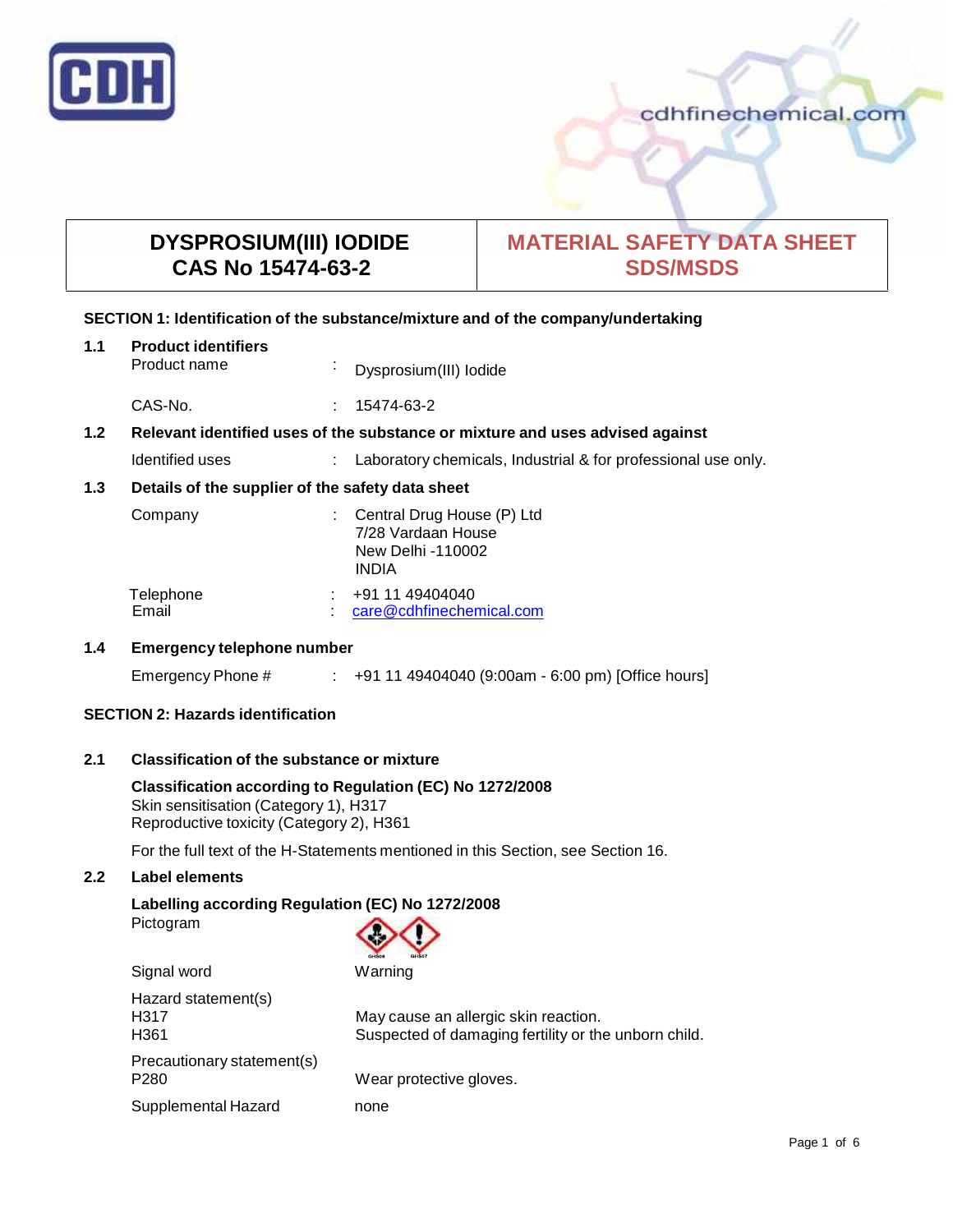**Statements** 

## **2.3 Other hazards** - none

## **SECTION 3: Composition/information on ingredients**

#### **3.1 Substances**

## **Hazardous ingredients according to Regulation (EC) No 1272/2008** Component Classification Concentration

## **Dysprosium triiodide**

| sprosium unouiue |            |                                            |  |
|------------------|------------|--------------------------------------------|--|
| CAS-No.          | 15474-63-2 | Skin Sens. 1; Repr. 2; H317, $\le$ = 100 % |  |
| EC-No.           | 239-493-4  | H <sub>361</sub>                           |  |

For the full text of the H-Statements mentioned in this Section, see Section 16.

## **SECTION 4: First aid measures**

## **4.1 Description of first aid measures**

#### **General advice**

Consult a physician. Show this safety data sheet to the doctor in attendance.

#### **If inhaled**

If breathed in, move person into fresh air. If not breathing, give artificial respiration. Consult a physician.

#### **In case of skin contact**

Wash off with soap and plenty of water. Consult a physician.

## **In case of eye contact**

Flush eyes with water as a precaution.

#### **If swallowed**

Never give anything by mouth to an unconscious person. Rinse mouth with water. Consult a physician.

## **4.2 Most important symptoms and effects, both acute and delayed**

The most important known symptoms and effects are described in the labelling (see section 2.2) and/or in section 11

#### **4.3 Indication of any immediate medical attention and special treatment needed** No data available

## **SECTION 5: Firefighting measures**

#### **5.1 Extinguishing media**

**Suitable extinguishing media** Use water spray, alcohol-resistant foam, dry chemical or carbon dioxide.

**5.2 Special hazards arising from the substance ormixture** Hydrogen iodide, Metal oxides

## **5.3 Advice for firefighters** Wear self-contained breathing apparatus for firefighting if necessary.

## **5.4 Further information**

No data available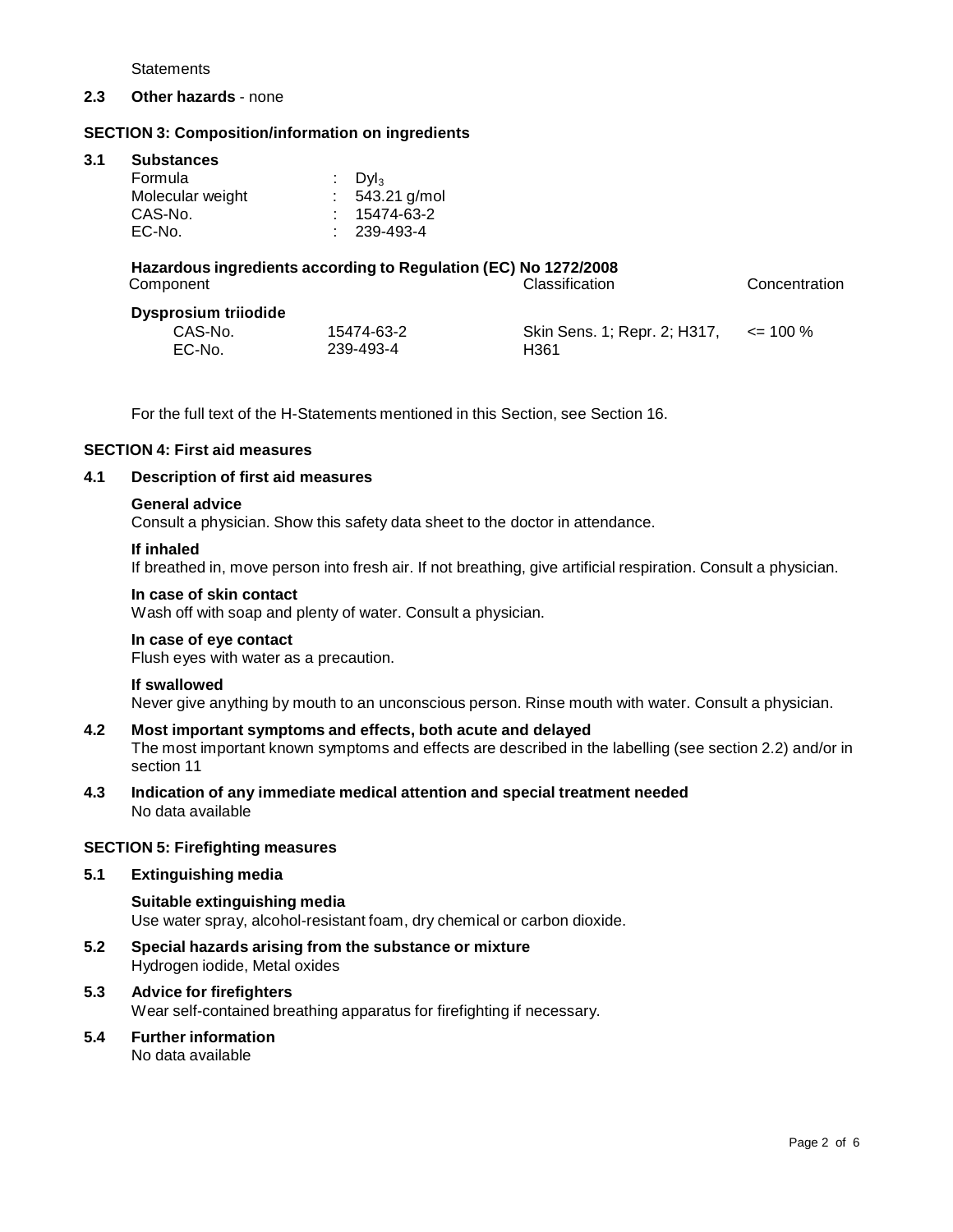## **SECTION 6: Accidental release measures**

**6.1 Personal precautions, protective equipment and emergency procedures**

Use personal protective equipment. Avoid dust formation. Avoid breathing vapours, mist or gas. Ensure adequate ventilation. Evacuate personnel to safe areas. Avoid breathing dust. For personal protection see section 8.

**6.2 Environmental precautions**

Prevent further leakage or spillage if safe to do so. Do not let product enter drains.

- **6.3 Methods and materials for containment and cleaning up** Pick up and arrange disposal without creating dust. Sweep up and shovel. Keep in suitable, closed containers for disposal.
- **6.4 Reference to other sections** For disposal see section 13.

## **SECTION 7: Handling and storage**

#### **7.1 Precautions for safe handling**

Avoid contact with skin and eyes. Avoid formation of dust and aerosols. Provide appropriate exhaust ventilation at places where dust is formed.Normal measures for preventive fire protection.

For precautions see section 2.2.

**7.2 Conditions for safe storage, including any incompatibilities** Store in cool place. Keep container tightly closed in a dry and well-ventilated place.

Storage class (TRGS 510): Combustible Solids

#### **7.3 Specific end use(s)**

Apart from the uses mentioned in section 1.2 no other specific uses are stipulated

#### **SECTION 8: Exposure controls/personal protection**

#### **8.1 Control parameters**

#### **8.2 Exposure controls**

#### **Appropriate engineering controls**

Handle in accordance with good industrial hygiene and safety practice. Wash hands before breaks and at the end of workday.

## **Personal protective equipment**

#### **Eye/face protection**

Face shield and safety glasses Use equipment for eye protection tested and approved under appropriate government standards such as NIOSH (US) or EN 166(EU).

## **Skin protection**

Handle with gloves. Gloves must be inspected prior to use. Use proper glove removal technique (without touching glove's outer surface) to avoid skin contact with this product. Dispose of contaminated gloves after use in accordance with applicable laws and good laboratory practices. Wash and dry hands.

#### **Body Protection**

Complete suit protecting against chemicals, The type of protective equipment must be selected according to the concentration and amount of the dangerous substance at the specific workplace.

#### **Respiratory protection**

Where risk assessment shows air-purifying respirators are appropriate use (EN 143) respirator cartridges as a backup to engineering controls. If th full-face supplied air respirator. Use respirators and components tested and approved under appropriate government standards such as NIOSH (US) or CEN (EU).

#### **Control of environmental exposure**

Prevent further leakage or spillage if safe to do so. Do not let product enter drains.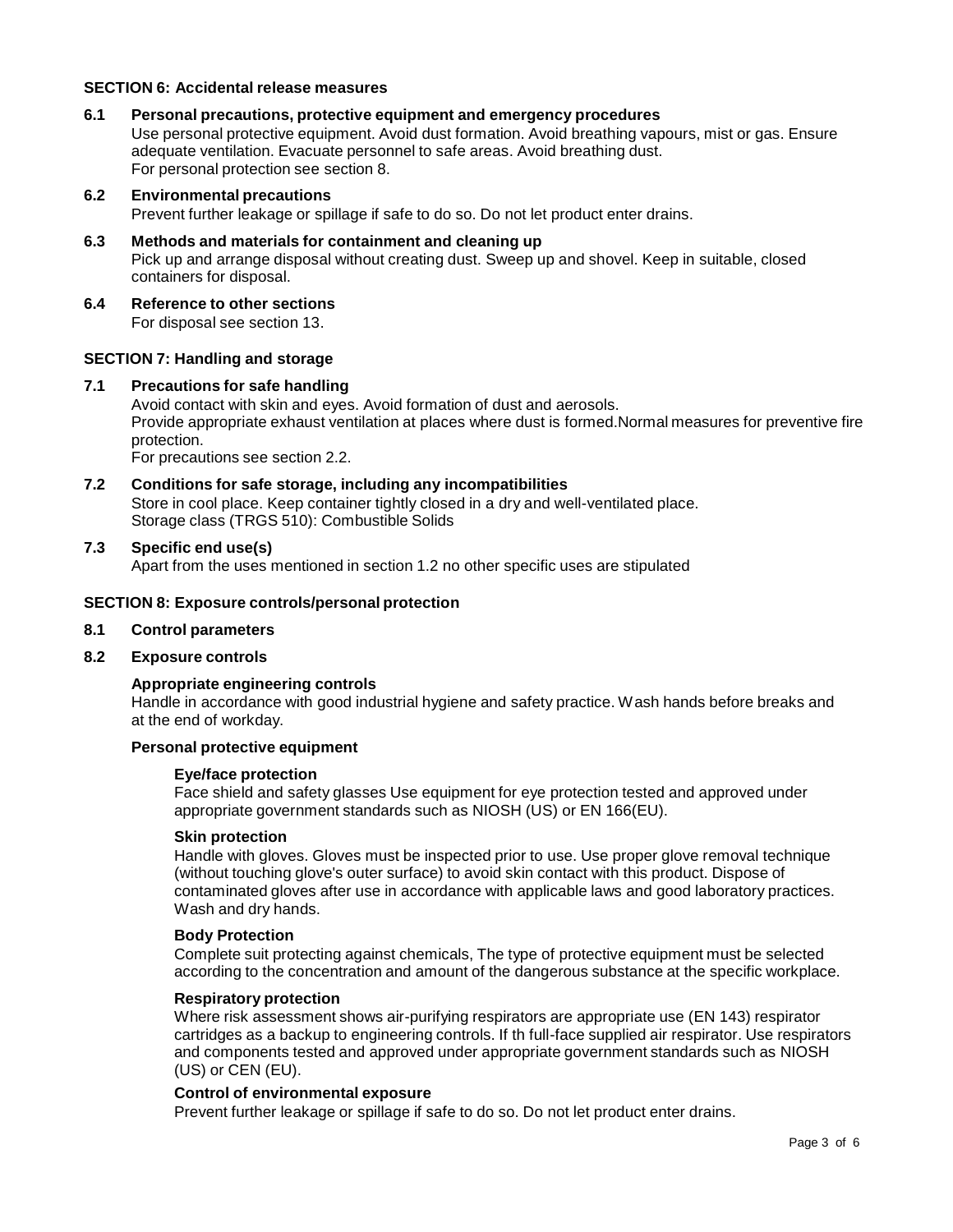## **SECTION 9: Physical and chemical properties**

## **9.1 Information on basic physical and chemical properties**

|     | a) | Appearance                                         | Form: flakes      |
|-----|----|----------------------------------------------------|-------------------|
|     | b) | Odour                                              | No data available |
|     | c) | <b>Odour Threshold</b>                             | No data available |
|     | d) | pH                                                 | No data available |
|     | e) | Melting point/freezing<br>point                    | No data available |
|     | f) | Initial boiling point and<br>boiling range         | No data available |
|     | g) | Flash point                                        | Not applicable    |
|     | h) | Evaporation rate                                   | No data available |
|     | i) | Flammability (solid, gas)                          | No data available |
|     | j) | Upper/lower<br>flammability or<br>explosive limits | No data available |
|     | k) | Vapour pressure                                    | No data available |
|     | I) | Vapour density                                     | No data available |
|     | m) | <b>Relative density</b>                            | No data available |
|     | n) | Water solubility                                   | No data available |
|     | O) | Partition coefficient: n-<br>octanol/water         | No data available |
|     | p) | Auto-ignition<br>temperature                       | No data available |
|     | q) | Decomposition<br>temperature                       | No data available |
|     | r) | Viscosity                                          | No data available |
|     | s) | <b>Explosive properties</b>                        | No data available |
|     | t) | Oxidizing properties                               | No data available |
| 9.2 |    | Other safety information<br>No data available      |                   |
|     |    | <b>CECTION 10. Crobility and roactivity</b>        |                   |

# **SECTION 10: Stability and reactivity**

## **10.1 Reactivity** No data available

- **10.2 Chemical stability** Stable under recommended storage conditions.
- **10.3 Possibility of hazardous reactions** No data available
- **10.4 Conditions to avoid** No data available
- **10.5 Incompatible materials** Strong oxidizing agents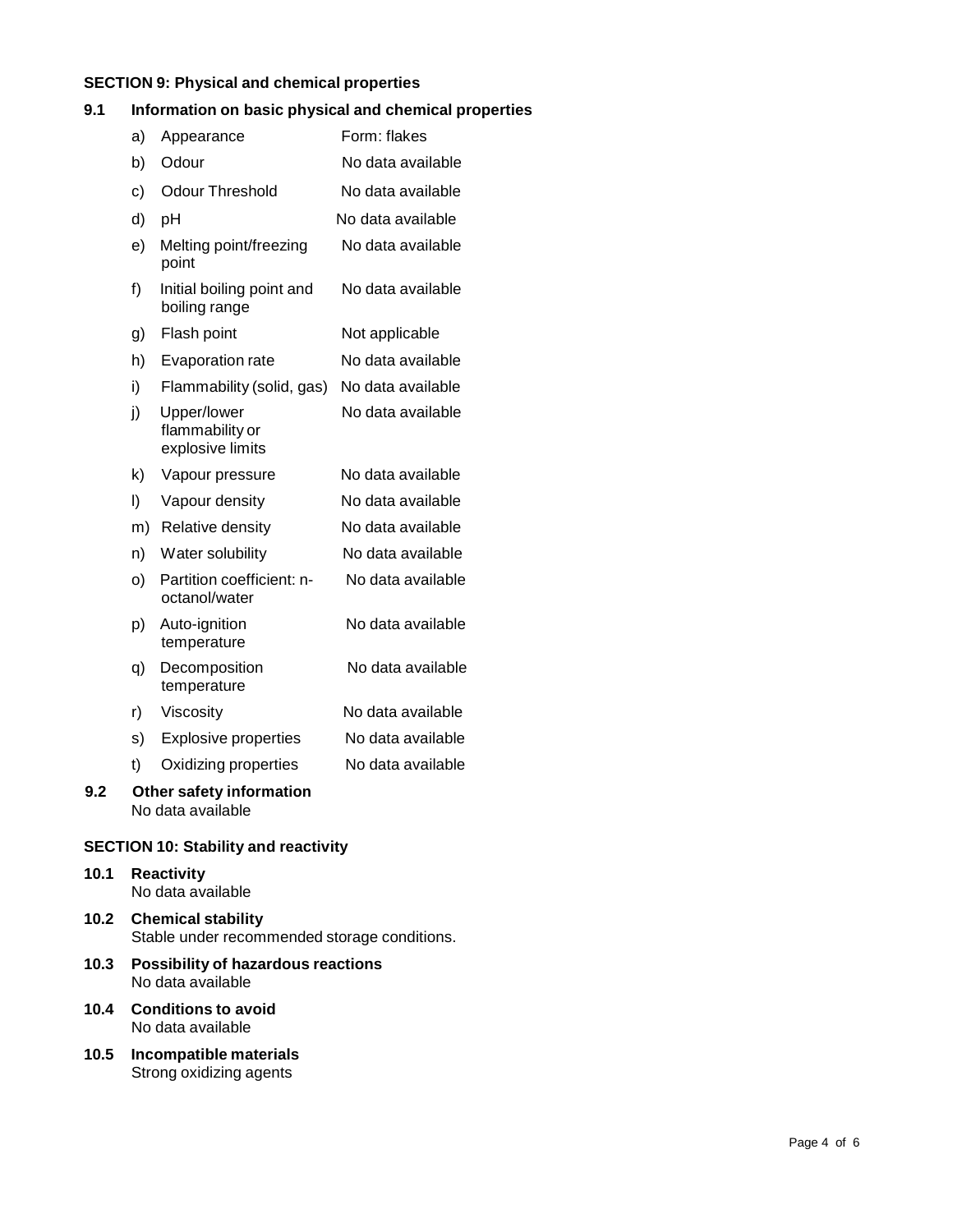## **10.6 Hazardous decomposition products**

Hazardous decomposition products formed under fire conditions. - Hydrogen iodide, Metal oxides Other decomposition products - No data available In the event of fire: see section 5

## **SECTION 11: Toxicological information**

## **11.1 Information on toxicological effects**

## **Acute toxicity**

No data availableDysprosium triiodide

## **Skin corrosion/irritation**

No data available(Dysprosium triiodide)

#### **Serious eye damage/eye irritation** No data available(Dysprosium triiodide)

## **Respiratory orskin sensitisation**

#### **Germ cell mutagenicity**

No data available(Dysprosium triiodide)

#### **Carcinogenicity**

IARC: No component of this product present at levels greater than or equal to 0.1% is identified as probable, possible or confirmed human carcinogen by IARC.

#### **Reproductive toxicity**

Suspected human reproductive toxicant(Dysprosium triiodide)

## **Specific target organ toxicity - single exposure** No data available(Dysprosium triiodide)

**Specific target organ toxicity - repeated exposure** No data available

# **Aspiration hazard**

## No data available(Dysprosium triiodide)

## **Additional Information**

RTECS: Not available

Prolonged exposure to iodides may produce iodism in sensitive individuals. headache and irritation of the mucous membrane. For severe cases the skin blue spots. Iodides are readily diffused across the placenta. Neonatal de been reported. Iodides have been known to cause drug-induced fevers, whic, To the best of our knowledge, the chemical, physical, and toxicological properties have not been thoroughly investigated., burning sensation, Cough, wheezing, laryngitis, Shortness of breath, Headache, Nausea, Vomiting, Drowsiness, Ataxia., Irregular breathing.(Dysprosium triiodide)

## **SECTION 12: Ecological information**

# **12.1 Toxicity**

No data available

- **12.2 Persistence and degradability** No data available
- **12.3 Bioaccumulative potential** No data available
- **12.4 Mobility in soil** No data available(Dysprosium triiodide)
- **12.5 Results of PBT and vPvB assessment** PBT/vPvB assessment not available as chemical safety assessment not required/not conducted